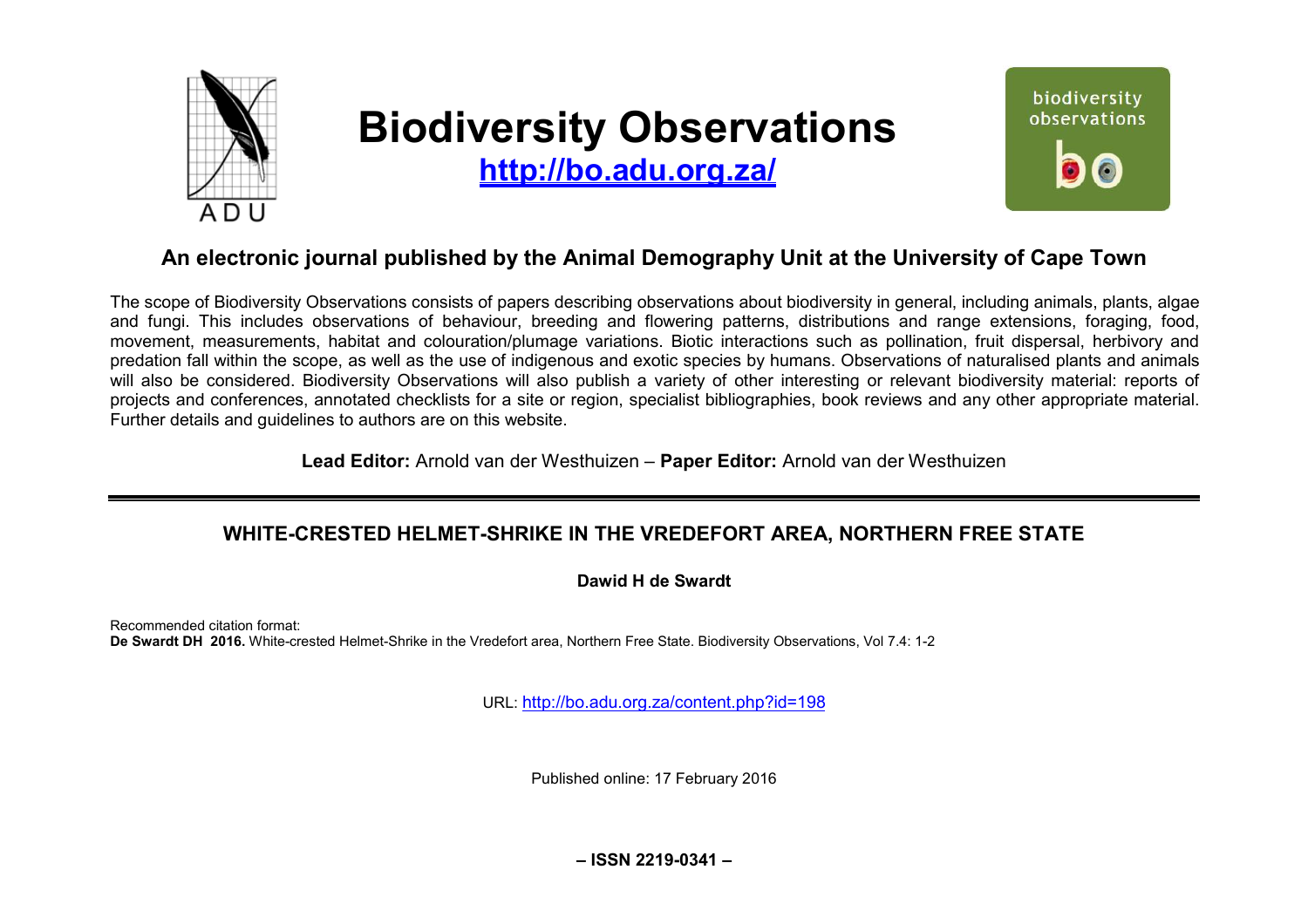## **WHITE-CRESTED HELMET-SHRIKE IN THE VREDEFORT AREA, NORTHERN FREE STATE SHRIKE HERN**

*Dawid H de Swardt\**

Department of Ornithology, National Museum, PO Box 266, Bloemfontein 9300, South Africa

\* Corresponding author: [dawie@nasmus.co.za](mailto:dawie@nasmus.co.za)

The White-crested Helmet-shrike *Prionops plumatus* (Fig 1) is locally common in deciduous, broad-leaved woodland, *Vachellia* savanna and sub-urban areas mostly confined to the northern parts of southern Africa (Vernon and Dean 2005). They are also resident, but not sedentary and are known for irruptive movements (mostly during drought conditions) especially in the Gauteng area (Tarboton *et. al* 1987). Such irruptions were recorded in the years 1953, 1970 and 1979 in the historical Transvaal province (currently overlapping most of the Gauteng area). They predominantly occur in groups of between 2-10 birds and for the most part vocalize in flight when their presence is more easily observed. between 2-10 birds and for the most part vocalize in flight when their<br>presence is more easily observed.<br>During fieldwork at Deelfontein (S26°55.830' E27°16.720'), Vredefort

district in the northern Free Sate in the week of 27-31 October 2014, district in the northern Free Sate in the week of 27-31 October 2014,<br>the following observations of this species were made. Field work activities included bird ringing in *Vachellia* dominated drainage lines and woodland areas with *Vachellia caffra* and other broadleaved tree species. On the afternoon of 29 October 2014 while relocating mist nets to a new capturing site, I heard the characteristic vocalization of White-crested Helmet shrikes (the birds calling in flight) and saw 3 individuals flying a few meters from me in the direction of the wooded hills at the Deelfontein farm. Gauteng area). They predominantly occur in groups of<br>
In 2-10 birds and for the most part vocalize in flight when their<br>
in the crested Helmet-Shrikes in Mpumalanga<br>
fieldwork at Deelfontein (S26°55.830' E27°16.720'), Vred



<http://vmus.adu.org.za/?vm=BirdPix> http://vmus.adu.org.za/?vm=BirdPix-12652

Knowing this species well from Lydenburg, Mpumalanga where I did long hours of fieldwork I realized that this sighting represents a quite far out of range record for this species. Taking in account the drought conditions in large parts of the country in 2014 2014, possible vagrant birds moving over large distances were quite feasible feasible.

This observation represents the first sighting of this species in the Free State since the start of SABAP2 in mid 2007. The previous Free State sightings were from Christiana (2725CC) and Harrismith (2729CC) in June 1992 (De Swardt and Nuttall 1992). The Christiana record is shown in SABAP1 map – approximately 236 km south